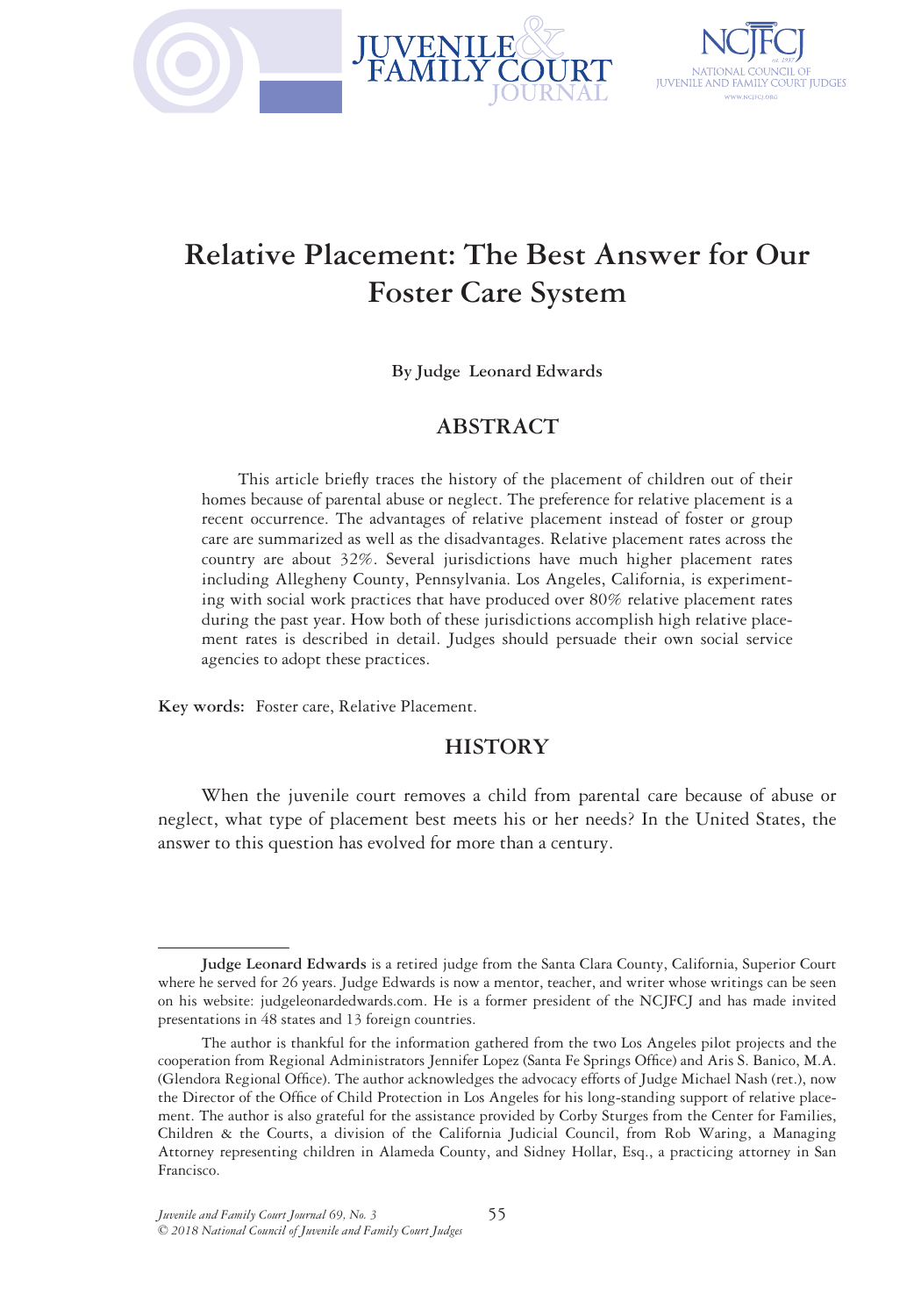In the  $19<sup>th</sup>$  century Charles Brace<sup>1</sup> led a movement to place abused, neglected and abandoned children with families. The famous Orphan Trains he created moved more than 100,000 children to homes in the Midwest. In spite of these efforts, at that time most children living out of home were placed in orphanages and other types of congregate care. By 1910, there were over 1,000 orphanages in the United States and their average size had grown significantly since the late  $19^{th}$  century.<sup>2</sup> The number of children in orphanages peaked in the 1920's with  $143,000$  residents in 1923.<sup>3</sup> After the White House Conference on Children in 1909, the national policy moved towards placing children in families and foster care was born.<sup>4</sup> Federal legislation provided single mothers with financial aid which enabled their children to remain at home, and those children without parents would be placed in foster care. However, foster homes as an alternative to congregate care grew very slowly in the  $20<sup>th</sup>$  century. It was only after the passage of the Indian Child Welfare Act<sup>5</sup> and the Adoption Assistance and Child Welfare Act of 1980 $^6$  that the numbers of children placed in foster care surpassed congregate care as the preferred placement for children removed from their parents' home.

## FOSTER CARE

There are significant problems with foster care. First, many children placed in foster care do not like the foster home. After all, they are placed with strangers. That transition can be traumatic.<sup>7</sup> Some of these children run away from foster care, while others are separated from their siblings, particularly if there is a large sibling group. Second, many children move from foster home to foster home, never settling into a long-term placement, a phenomenon referred to as foster care drift.<sup>8</sup>

Third, and perhaps most important, there are not now, nor will there ever be enough foster homes to meet the demand. In spite of millions of dollars spent on community outreach and efforts by social service agencies, judges, and other child advocates, the number of available foster homes has never matched the numbers of children needing out-of-home placement. Recently, the crisis involving opioid misuse has led to the need for additional foster homes, and jurisdictions around the country have been unable to

<sup>2</sup> Myers, John E.B., *Id.*<br><sup>3</sup> Olasky, Marvin, "The Rise and Fall of American Orphanages," in *Rethinking Orphanages for the 21<sup>st</sup>* Century, Ed., by Richard McKenzie, Sage, Thousand Oaks, 1999, at p. 74.

<sup>4</sup> Three years later the Children's Bureau was created and funded by Congress.<br><sup>6</sup> Public Law 95-608; 25 U.S.C. §§1901 *et.seq.*<br><sup>6</sup> Public Law 96-272, 42 U.S.C. §670 *et.seq.*<br><sup>7</sup> See Mitchell, Monique, *The Negleted Tr* 

 $^8$  The term refers to the plight of children who drift aimlessly in foster care without a case plan for their permanent care. Maas HS, Engler, Jr., R.E. Children in need of parents, New York: Columbia University Press; 1959.

 $1$  Charles Brace was an American philanthropist who contributed to the field of social reform. He is considered a father of the modern foster care movement and was most renowned for starting the Orphan<br>Train movement of the mid-19<sup>th</sup> century, and for founding Children's Aid Society. Myers, John E.B. *The*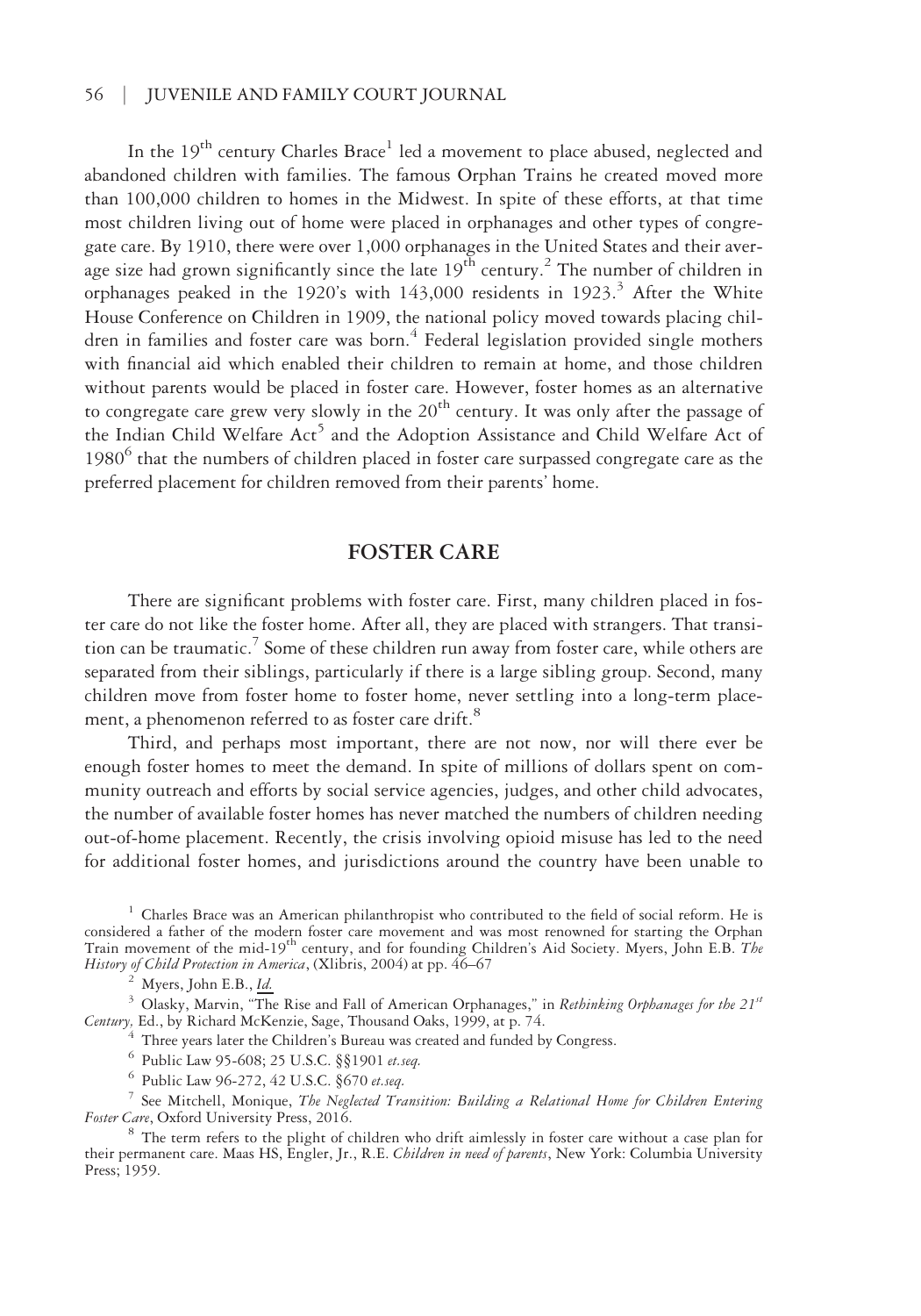provide enough homes for these children.<sup>9</sup> One indication of the inability of foster homes to meet the placement needs of out-of-home children is that approximately 20,000 children "age out" of foster or congregate care every year, never having reached a permanent placement despite the efforts of many professionals.<sup>10</sup>

Where will homes be found for the children who cannot live with their birth parents? Certainly not in congregate care. Ironically, congregate care which provided almost 100% of all placements 120 years ago is now the least-favored placement. Federal law does not consider it a permanent placement and requires social workers and judges to take extraordinary steps to find a permanent home.<sup>11</sup>

## RELATIVE PLACEMENT

The best answer is placement with relatives. That conclusion came very late to the United States government. For years, the federal government did not favor relative placement, likely because of the old adage that "an apple does not fall far from the tree." The prevailing view was that because the parents demonstrated they are abusive or neglectful, their own parents must have been at least partially responsible for their inability to be safe parents. Moreover, the relatives may have known about the abuse/neglect and done nothing about it.

Late in the  $20<sup>th</sup>$  century federal policy finally changed.<sup>12</sup> With the passage of the Fostering Connections to Success and Increasing Adoptions Act of 2008, relative placement became a preferred placement to foster care and a recognized permanent plan.<sup>13</sup> Relative placement was already a preference in the Indian Child Welfare Act of 1978, but only for Native American children.<sup>14</sup> Relative preference for placement is now federal law for all children, and many states, including California, added parallel statutes that reflect those changes.<sup>15</sup>

<sup>9</sup> Dr. John DeGarmo, "How The Heroin Crisis Is Straining Foster Care" [http://www.huffington](http://www.huffingtonpost.com/entry/how-the-heroin-crisis-is-straining-foster-care_us_58ed0740e4b0ea028d568d3c) [post.com/entry/how-the-heroin-crisis-is-straining-foster-care\\_us\\_58ed0740e4b0ea028d568d3c;](http://www.huffingtonpost.com/entry/how-the-heroin-crisis-is-straining-foster-care_us_58ed0740e4b0ea028d568d3c) Sarah Catherine Williams and Kerry Devoogt, "Five things to know about the opioid epidemic and its effects on children," Child Trends, June 2. 2017; Sherry Lachman, "The Opioid Plague's Youngest Victims, The New York Times, OP-ED, Friday, December 29, 2017, A25; Serena Gordon HealthDay Reporter, "The Opioid Crisis' Hidden Victims: Children in Foster Care, [http://www.philly.com/philly/health/topics/HealthDay729966\\_](http://www.philly.com/philly/health/topics/HealthDay729966_20180108_The_Opioid_Crisis__Hidden_Victims__Children_in_Foster_Care.html) [20180108\\_The\\_Opioid\\_Crisis\\_\\_Hidden\\_Victims\\_\\_Children\\_in\\_Foster\\_Care.html;](http://www.philly.com/philly/health/topics/HealthDay729966_20180108_The_Opioid_Crisis__Hidden_Victims__Children_in_Foster_Care.html) January 2018; Carrie McDermott, "Nol. 1 reason children in foster care is parental drug use," [http://www.wahpetondailynews.c](http://www.wahpetondailynews.com/news/no-reason-children-in-foster-care-is-parental-drug-use/article_fceadcc2-f4cc-11e7-97c8-eb8e98f766bf.html) [om/news/no-reason-children-in-foster-care-is-parental-drug-use/article\\_fceadcc2-f4cc-11e7-97c8-eb8e98f](http://www.wahpetondailynews.com/news/no-reason-children-in-foster-care-is-parental-drug-use/article_fceadcc2-f4cc-11e7-97c8-eb8e98f766bf.html) [766bf.html](http://www.wahpetondailynews.com/news/no-reason-children-in-foster-care-is-parental-drug-use/article_fceadcc2-f4cc-11e7-97c8-eb8e98f766bf.html), January 9, 2018; [http://www.wearegreenbay.com/news/local-news/number-of-foster-children-](http://www.wearegreenbay.com/news/local-news/number-of-foster-children-doubles-in-wisconsin-due-to-drug-and-opioid-epidemic/1144701083)

 $^{10}$  Greeson, K.P., and Thompson, A.E., Aging Out of Foster Care, The Oxford Handbook of Emerging Adulthood, September, 2014; Child Welfare Outcomes: 2010-2014: Report to Congress, U. S. Department of Health and Human Services, Administration for Children, Youth and Families, Children's Bureau,

<sup>11</sup> See P.L.113-183 §§112-113.<br><sup>12</sup> See Edwards, Leonard, "Relative Placement in Child Protection Cases: A Judicial Perspective," Juvenile & Family Court Journal, Vol. 61, No. 2, (Spring, 2010) 1-44 at p. 8. This article is available for download at no cost at judgeleonardedwards.com.

<sup>13</sup> P.L. 110-351.<br><sup>14</sup> P.L. 95-608; 25 U.S.C. §§1901 *et. seq.* 15 For example, see California Welfare & Institutions Code §361.3.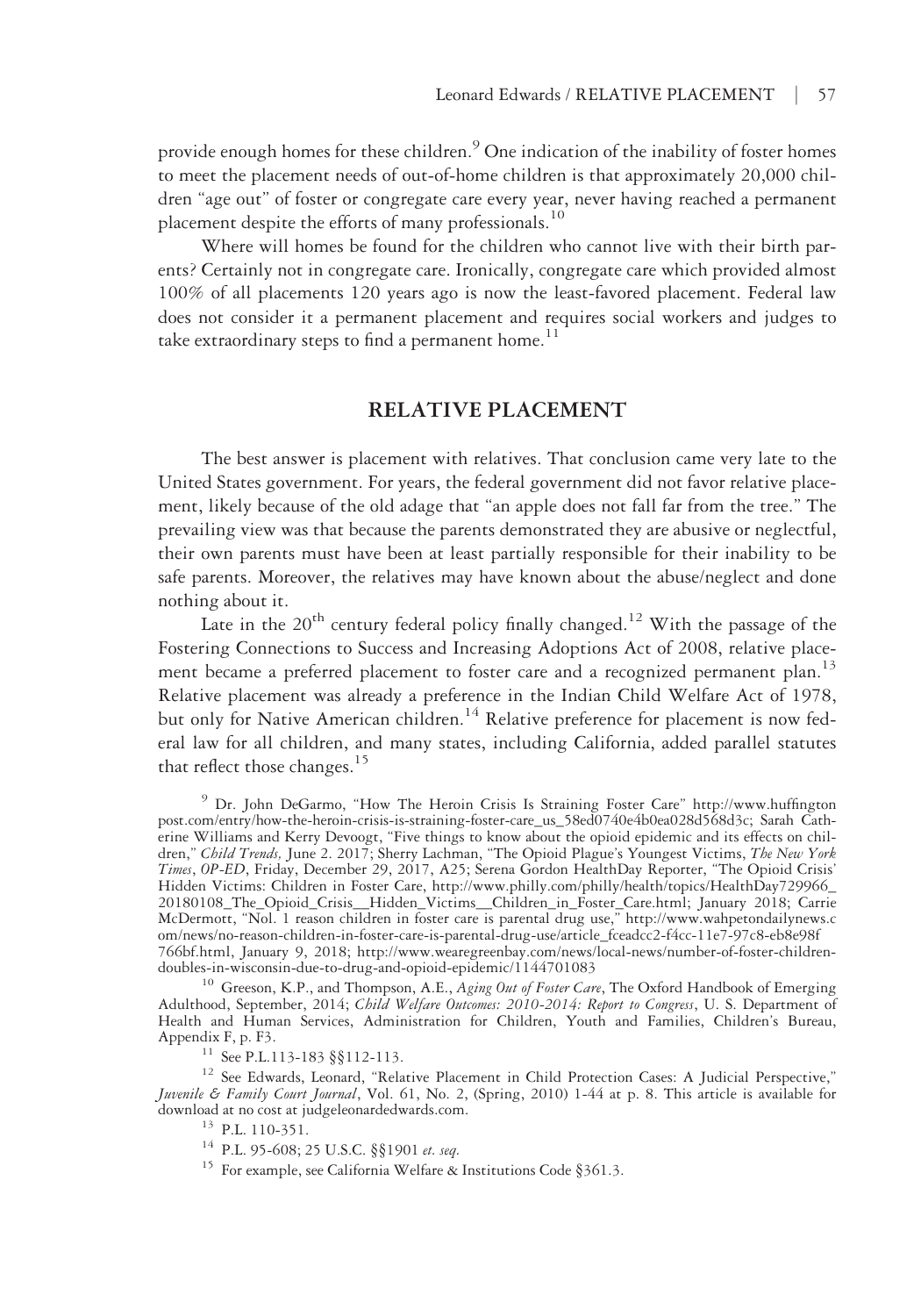Placing children with relatives also reflects what families have done for decades. While nationally there are approximately 470,000 children in care through state child welfare systems, over 2,500,000 children reside with relatives through informal family placements.16

Relative care placement is now considered a best practice, one that benefits the child in many ways. Studies show that children in relative care tend to be just as safe, or safer, than children placed in foster care.<sup>17</sup> As the children likely know the relatives, relative placement minimizes trauma. The relatives are more likely than foster parents to take large sibling groups, which maintains sibling contacts.<sup>18</sup> Research has demonstrated that children placed with their kin fare better than those placed in foster care. They experience better stability, have fewer placement changes, fewer behavior problems,<sup>19</sup> and not as many school changes.<sup>20</sup> Living with relatives helps preserve a child's cultural identity and community connections, and eliminates the unfortunate stigma that many foster children experience. $^{21}$ 

There are disadvantages to placement with relatives rather than in foster care. Foster parents are usually better trained to receive children into their homes.<sup>22</sup> After all, foster parents must be licensed to care for children and the licensing process involves formal training. Moreover, foster parents usually are more economically stable. Nevertheless, national policy now clearly favors relative placement over foster care. Data support this conclusion. Relative placements are the most stable placement, followed by foster care and finally by congregate care. A recent California study addressed placement stability. The study measured stability in different types of placement including relative (kin) care, foster care, and group care and how many children re-entered care while in each type of placement. Re-entries refers to the

<sup>16</sup> Annie E. Casey Foundation Kids Count Data Center. 2013–2015 Current Population Survey Annual Social and Economic Supplement (CPS ASEC). Estimates represent a three-year average. Accessed March 4, 2017. Retrieved from [http://datacenter.kidscount.org/data/tables/7172-](http://datacenter.kidscount.org/data/tables/7172) children-in-kinship-care?<br>loc=1&loct=1#detailed/1/any/false/1491/any/14207, 14208.

<sup>17</sup> A. Shalonsky, and J.D. Berrick, "Assessing and Promoting Quality in Kin and Non-Kin Foster Care, 75 Social Service Review (2001) at pp. 60-83.

<sup>18</sup> A. Shalonsky, D. Webster, & B. Needell, The Ties That Bind: A Cross-Sectional Analysis of Siblings in Foster Care, 39 Journal of Social Service Research 27-52 (2003); L. Ehrle & R. Geen, Kin and Non-kin Foster<br>Care: Findings from a National Survey, Children and Youth Services Review (2002) at pp. 15–35.

<sup>19</sup> Rubin, David, Kevin J. Downes, & Amanda L. O'Reilly, "Impact of Kinship Care on Behavioral Well-Being for Children in Out-of-Home Care," Arch. Pediatric & Adolescent Med. Vol. 162, No. 6, 550-556 (2008).<br><sup>20</sup> See Generations United. *Children Thrive in Grandfamilies*, (2016) – (fact sheet available at

[www.grandfamilies.org/Portals/0/16-Children-Thrive-in-Grandfamilies.pdf\)](http://www.grandfamilies.org/Portals/0/16-Children-Thrive-in-Grandfamilies.pdf). "I think that I like to consider relative placements really seriously because of watching so many kids fail in foster care." Kinship Care, op.cit., footnote 5, at p. 36; Berrick, J.D., Barth, R.P., & McFadden, J. (1992) A Comparison of Kinship Foster Home and Foster Family Homes: Implications for Kinship Foster Care as Family Preservation, Child Welfare League of America North America Kinship Care Policy and Practice Committee, Washington, D.C.; Courtney, M., & Needell, B., "Outcomes of Kinship Care: Lessons from California," Child Welfare Research Review, Volume 2, Ed. By Berrick, J.D., Barth, R., & Gilbert, N., Columbia University Press, N.Y., at pp 130–149; Berrick, J.D., "When Children Cannot Remain Home: Foster Family Care and Kinship Care," Protecting Children from Abuse and Neglect, Vol. 8, No.1, (1998) at pp. 72–87; Chamberlain, et.al., "Who Disrupts from Place-<br>from Abuse and Neglect, Vol. 8, No.1, (1998) at pp. 72–87; Chamberlain, et.al., "Who Disrupts from Place-<br>ment in Fo

 $21$  These are only some of the advantages of relative care. For additional advantages see Edwards, op.cit., footnote 13 at pp.10–13.

<sup>22</sup> Gebel, T.J., "Kinship Care and Non-Relative Family Foster Care: A Comparison of Caregiver Attributes and Attitudes," Child Welfare, Vol. LXXV, #1, January-February, at pp. 5-18.0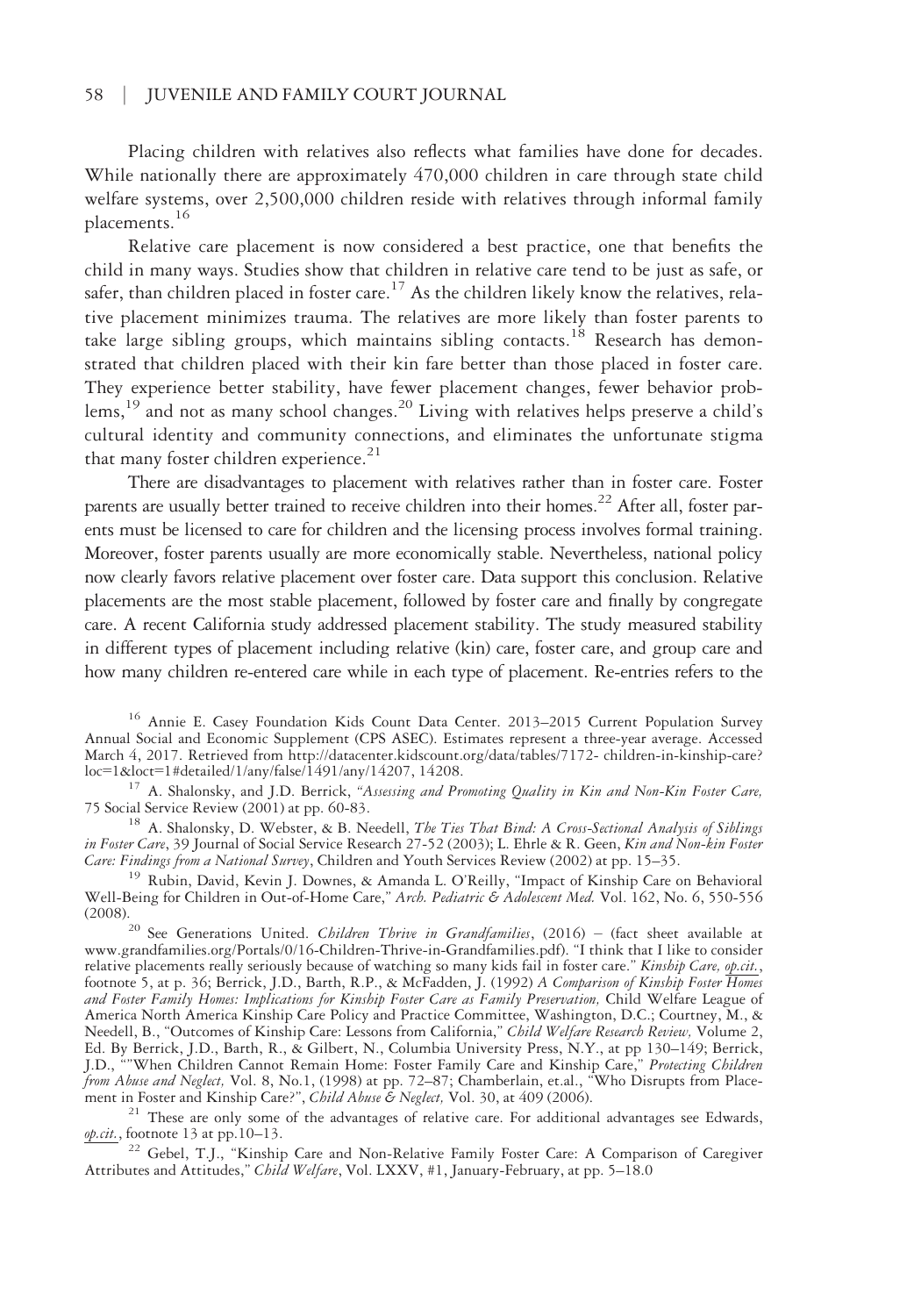number of children who leave placement and have to be placed again. In the study children in relative care re-entered the system (left their placement) in 7.5% of the cases, while children placed in foster care re-entered the system 13.4% of the time, and children placed in congregate care (group homes) re-entered in 20.7% of the time.<sup>23</sup>

The same researchers measured placement stability for children who entered care between January  $1^{st}$  and June  $30^{th}$ , 2016, and who were still in care at the same placement 12 months later. 90.6% of children placed with relatives remained in that care after a year, 72% of children placed in foster care were in the same home a year later, while only 37.1'% of children placed in group homes (congregate care) remained in that care a year later.<sup>24</sup>

Nationally, 32% of children placed in out-of-home care live with relatives, 45% live in foster (non-relative) care, 5% live in group homes, and 7% live in institutions.<sup>25</sup> Figure 1 gives the state-by-state percentages of the numbers of children placed in relative care in each state.<sup>26</sup>

#### INCREASING RELATIVE PLACEMENT

These are low numbers for placement in relative care. We can and should substantially increase the number of children placed in relative care when children are removed from their parents. The increase must come from improved social worker practice as it has in Allegheny County, Pennsylvania, where 65% of placements by the children's services agency are with relatives.<sup>27</sup> It also comes from family engagement as in New Zealand where the Family Group Conference has resulted in 53% of children being placed by the court in relative care.<sup>28</sup> It can even be higher than in those jurisdictions.

The approach taken by social service agencies in the most successful jurisdictions seems straight forward. In larger jurisdictions, such as Allegheny County, a team of social workers has been created whose job it is to identify and engage relatives.<sup>29</sup> When the team learns of a removal, the members immediately are working on a number of

<sup>23</sup> The data for these studies were provided by Daniel Webster, a research specialist at the U.C. Berkeley School of Social Welfare's Center for Social Services Research (CSSR), where he serves as principal investigator of the California Child Welfare Indicators Project (CCWIP). Daniel Webster et al., CCWIP Reports (2017), at [http://cssr.berkeley.edu/ucb\\_childwelfare/Stability.aspx.](http://cssr.berkeley.edu/ucb_childwelfare/Stability.aspx)<br><sup>24</sup> These figures are from California.

- 
- 

[12995.](http://datacenter.kidscount.org/data/tables/6247-children-in-foster-care-by-placement-type?loc=1&loct=1#detailed/2/2-52/false/36/2621/12995)<br><sup>27</sup> For additional information about social work practice in Allegheny County, see Edwards, Leonard, "How To Improve Outcomes For Abused And Neglected Children: Engaging Relatives Early", Summer 2016, The Bench, the official magazine of the California Judges Association, Sacramento, CA. A copy is available from the author's website: judgeleonardedwards.com

<sup>28</sup> Email from Dr. Sarah Hayward, Principal Advisor, Monitoring and Investigations, Office of the Children's Commissioner, New Zealand. Copies of the data provided by Dr. Hayward are available from the

<sup>29</sup> Email and telephone conversations with Marc Cherna, Director, Allegheny County Children Youth & Families. A copy is available from the author.

<sup>&</sup>lt;sup>25</sup> The AFCARS Report, FY 2016 data, as of October 20, 2017, No. 24.  $^{26}$  Annie E. Casey Foundation Kids Count Data Center. Child Trends analysis of data from the Adoption and Foster Care Analysis and Reporting System (AFCARS), made available through the National Data Archive on Child Abuse and Neglect. Retrieved November 10, 2015 [http://datacenter.kidscount.org/data/](http://datacenter.kidscount.org/data/tables/6247-children-in-foster-care-by-placement-type?loc=1&loct=1#detailed/2/2-52/false/36/2621/12995) [tables/6247-children-in-foster-care-by-placement-type?loc=1&loct=1#detailed/2/2-52/false/36/2621/](http://datacenter.kidscount.org/data/tables/6247-children-in-foster-care-by-placement-type?loc=1&loct=1#detailed/2/2-52/false/36/2621/12995)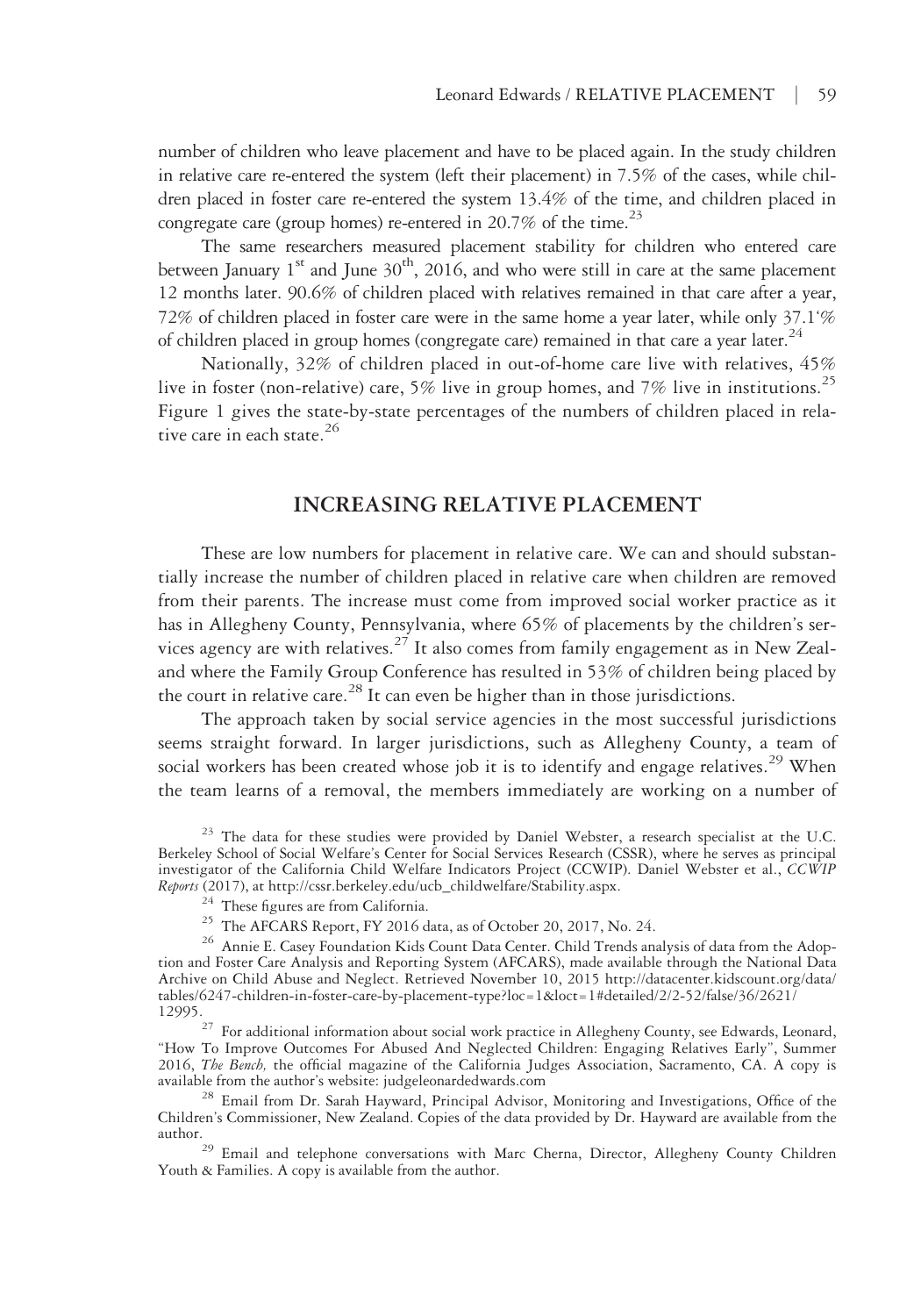| Alabama              | 11% | Missouri          | 26% |
|----------------------|-----|-------------------|-----|
| Alaska               | 21% | Montana           | 43% |
| Arizona              | 41% | Nebraska          | 24% |
| Arkansas             | 16% | Nevada            | 33% |
| California           | 32% | New Hampshire     | 19% |
| Colorado             | 20% | New Jersey        | 35% |
| Connecticut          | 24% | <b>New Mexico</b> | 22% |
| Delaware             | 12% | New York          | 19% |
| District of Columbia | 18% | North Carolina    | 26% |
| Florida              | 44% | North Dakota      | 15% |
| Georgia              | 17% | Ohio              | 16% |
| Hawai'i              | 48% | Oklahoma          | 33% |
| Idaho                | 29% | Oregon            | 19% |
| <b>Illinois</b>      | 36% | Pennsylvania      | 26% |
| Indiana              | 32% | Rhode Island      | 30% |
| lowa                 | 28% | South Carolina    | 6%  |
| Kansas               | 27% | South Dakota      | 18% |
| Kentucky             | 4%  | Tennessee         | 13% |
| Louisiana            | 34% | Texas             | 33% |
| Maine                | 33% | Utah              | 19% |
| Maryland             | 39% | Vermont           | 27% |
| Massachusetts        | 23% | Virginia          | 6%  |
| Michigan             | 31% | Washington        | 35% |
| Minnesota            | 21% | West Virginia     | 19% |
| Mississippi          | 31% | Wisconsin         | 34% |
|                      |     |                   |     |

issues. They use family finding<sup>30</sup> to identify, locate, and engage relatives. They check the potential living situation of relatives to see whether it is suitable for the child or children. They run background checks to see if there are any criminal or child welfare issues that would make it illegal to place the child with the relative. They also use Kinship Navigators to assist in the relative searches.<sup>31</sup> Social workers can accomplish much of this work electronically either from their office or even in a car as they drive towards the scene of the removal.

<sup>&</sup>lt;sup>30</sup> Family Finding, developed by Kevin Campbell, uses a search engine to identify and locate a child's family members. The federal government identified Family Finding as a best practice in the Fostering Connections Legislation of 2008. P.L. 110-351 §102.<br><sup>31</sup> Email from March Cherna, <u>op.cit.,</u> footnote 31. Kinship Navigators are another best practice iden-

<sup>&</sup>lt;sup>31</sup> Email from March Cherna, *op.cit.*, footnote 31. Kinship Navigators are another best practice identified by the Fostering Connections Legislation. *Id.*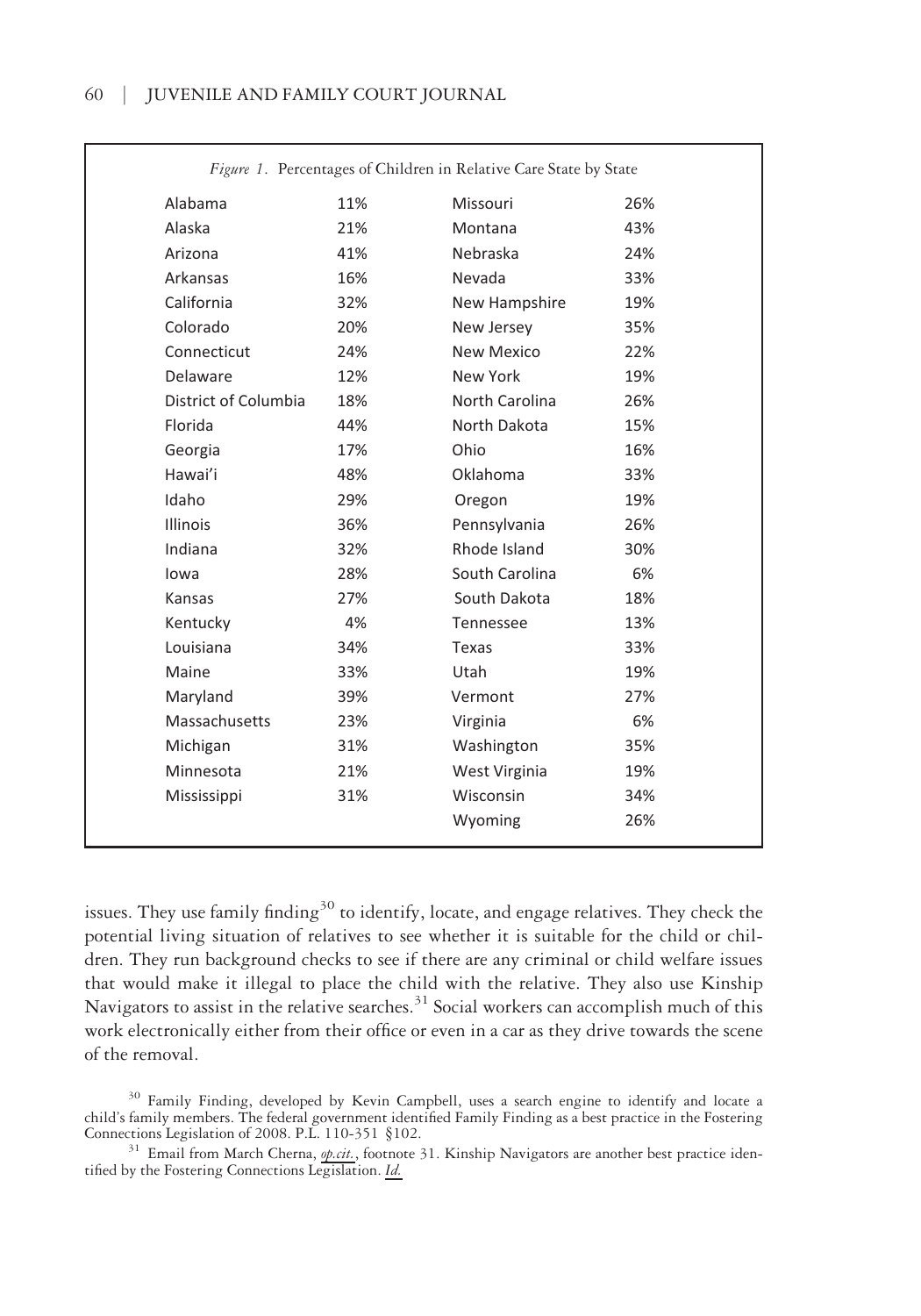In New Zealand, the use of Family Group Conferencing accomplishes much of what happens in Allegheny County. Family Group Conferencing is a part of the New Zealand Constitution. It requires that there be an organized family meeting to discuss the crisis in the child's life before any court action is taken in either dependency or juvenile justice cases.<sup>32</sup> Placement decisions in New Zealand are strongly influenced by family participation in the decision-making process.

Los Angeles County is currently experimenting with increasing the numbers of children placed with relatives. Four of the 20 Regional Offices of the county Department of Children and Family Services (Santa Fe Springs, Glendora, Vermont Corridor and West Los Angeles) use similar practices to identify, engage, and clear the legal and bureaucratic hurdles that have for years delayed the relative placement process. With a population of over 10,000,000, each office averages a 500,000 population. These offices start looking for relatives when a case first comes to the attention of social services. If the office knows a judge is issuing a protective custody warrant, social workers immediately start to canvass for relatives and non-relative-extended-family members (NREFMs) such as family friends, god-parents, and similar close family friends). The office uses a search engine called Family Finding<sup>33</sup> to identify and locate "lost" relatives.<sup>34</sup> They also do a better job of finding "non-offending" fathers, as this identifies both fathers and their extended families as possible placements. After all, fathers provide on average 50% of a child's relatives.<sup>35</sup> Even locating relatives who are not suitable for placement can still provide benefits to the family if they want to be a part of the team to assist the child and parents in reaching their goals. All these actions have developed a spirit within the social service offices that places great emphasis on locating and engaging relatives as soon as possible.

The four regional office policies and procedures allow social workers to make emergency placements. They run a California Law Enforcement Telecommunication System (CLETS) search to ensure there is no record of criminal offenses that cannot be granted an exemption and a Child Welfare Services/Case Management System (CWS/CMS) search to ascertain there is no Department of Children and Family Services (DCSF) history.<sup>36</sup> The offices expedite criminal waivers for prospective relative caregivers, depending on

 $32$  Section 18(1), Children, Young Persons and their Families Act 1989, (1989 No. 24) Laws of New Zealand, Wellington, N.A. (2005); Edwards, L., & Sagatun, I., "The Transition to Group Decision Making in Child Protection Cases: Obtaining Better Results for Children and Families," Juvenile and Family Court Journal, Vol. 58, No. 1 (2007) at pp. 1–16.

<sup>33</sup> Family Finding is the name given to the process developed by Kevin Campbell, the social worker, researcher, and creative genius who first started using the new technology in the child welfare field. For the history of Family Finding see M. Shirk, Hunting for Grandma: 'Family Finding' Strategy Connects Foster Kids With Relatives and Permanent Homes, Youth Today, Feb. 2006; see also Edwards, L., & Sagatun-Edwards, I., "The Transition to Group Decision Making in Child Protection Cases: Obtaining Better Results For Children and Families," Juvenile and Family Court Journal, Winter, 2007, Vol. 58, No.1 at pp. 1-16.

<sup>34</sup> Many child welfare agencies in the United States use Family Finding, a search engine developed<br>by Kevin Campbell. See http://www.familyfinding.org/ and refer to footnote 31.

<sup>35</sup> Regarding the importance of identifying, locating and engaging fathers in the juvenile dependency process, see Edwards, L., Engaging Fathers in the Child Protection Process: The Judicial Role Spring, 2009, Juvenile and Family Court Journal, vol. 60, No. 2, at pp. 1-30.

<sup>36</sup> The CLETS data base contains criminal records while the CWS/CMS system contains records of contacts with the child welfare system. These background checks are required by law.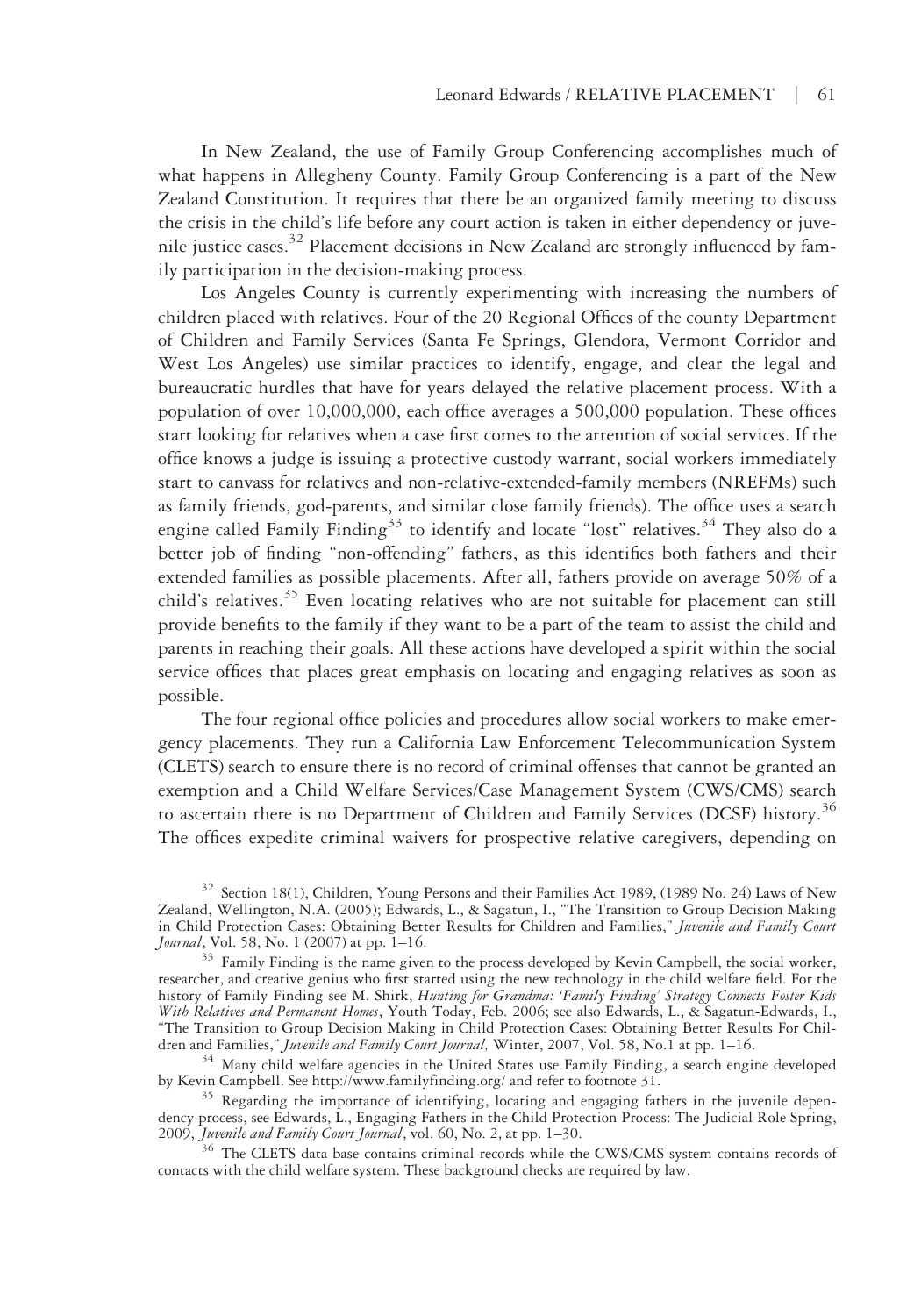the criminal offense. They can approve placement when the criminal record is a misdemeanor and for certain offenses which occurred a long time ago. Emergency Response (ER) social workers immediately conduct in-person interviews of all prospective relative caregivers. Given the emergency involved in the placement, they conduct these on the same day as the placement. ER staff members complete an initial home assessment at the time of the placement to ensure the home meets initial criteria and that there is an appropriate sleeping arrangement for the child or children. According to the regional administrators, the most significant barriers are criminal waivers and space at the relative home as many relatives live in small places, often apartments.

Recent California legislation, Continuum of Care Reform,<sup>37</sup> allows placing children with a relative under emergency circumstances using the new Resource Family Assessment (RFA) guidelines.<sup>38</sup> After social workers have placed the children, the RFA social workers conduct more intensive background checks such as Live-Scans during the home study process. If a criminal history appears during the Live-Scan checks, the RFA staff will assist the family to apply for a waiver so long as the crime meets waiver criteria.

This early and intensive work permits the child to go directly from their home into relative care without spending any time in foster care. One regional director said that sometimes children go from their home to the relative home directly with no intermediate placement.<sup>39</sup> The offices provide relatives with a temporary stipend (\$400.00 a month per household) for three months to help the relatives adjust to the additional children in their care. Because most relatives need economic support to manage the additional members in their household, this is critical support.<sup>40</sup> Since the county and state are saving Title IVE dollars by avoiding foster care, it makes sense that they should pass on some of those savings to the relative caretakers. The office also provides, upon request, child care, cribs, car seats and any other services the relatives might request. The office policy is to take whatever steps are necessary to ensure the placement is successful.

The projects started in two regional offices in October of 2016, and in two additional offices in October of 2017. The results have been dramatically positive. The average rates for relative placements in the first two offices (Glendora and Santa Fe) are 77% and 84% respectively. Relative placement rates have exceeded 90% during several months. The October, 2017, relative placement rates were 84% for each of these two offices.<sup>41</sup> The offices achieved these results with the addition of only one support staff member. That person, an Adoption Assistant, was added to the Emergency Response section and is dedicated to the Family Finding process.

<sup>&</sup>lt;sup>37</sup> See Cal. Dept. Soc. Services., What is the Continuum of Care Reform? (2016), at [www.cdss.co.gov/cd](http://www.cdss.co.gov/cdssweb/entres/pdf/CCR/WhatisContinuumCareReform.pdf) ssweb/entres/pdf/CCR/WhatisContinuumCareReform.pdf

<sup>&</sup>lt;sup>38</sup> These guidelines were created by legislation to outline the background checks necessary before placement can be made. A copy of these guidelines is available from the author.

<sup>&</sup>lt;sup>39</sup> Email from Jennifer Lopez, Regional Director. A copy is available from the author.<br><sup>40</sup> It is clear that relatives receiving children need some financial aid. See Rita Price, "Grandparents raising kids of addicts str

 $41$  Copies of these statistics are available from the author as is the contact information for the two offices. Each office has indicated a willingness to work with other jurisdictions to improve their placement outcomes.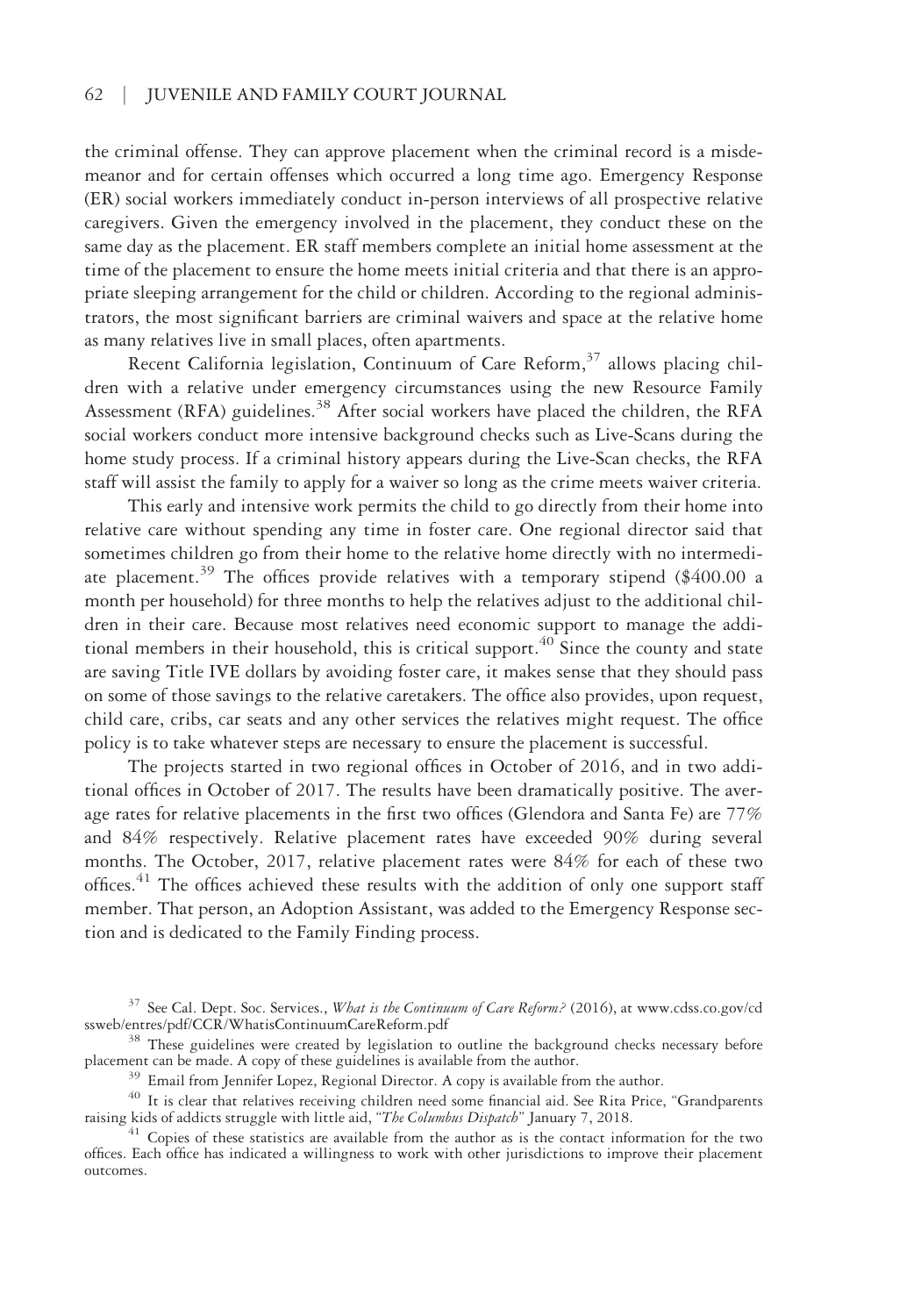The new offices have also maintained high relative placement rates. In fact, the results of the combined four offices from October 2017 to through April 2018 have averaged 75% children placed with relatives including non-custodial parents and nonrelative extended family members. 62% were placed with relatives when not counting placements with the non-custodial parent. Perhaps most importantly, only 25% of children removed from parental custody have been placed with strangers. During the entire project going back to October of 2016, of the almost 1,500 children removed from home, 75% have been placed with relatives. Under the leadership of their new Director, Bobbie Cagle, the Los Angeles Department of Children's Services is poised to move the project to all 20 regions.

Additionally, these pilot projects are also implementing Child and Family Team meetings, a form of family group conferencing.<sup>42</sup> After the placement has been made, the social worker convenes the family including the relatives who have been contacted and others the family wants to include to make plans for the ongoing care of the child and any contingency plans should a problem arise.

## **CONCLUSION**

For years the author and many juvenile court judges have been frustrated with the inability of children's services agencies to identify, notice, engage, and place children with relatives in a timely fashion. Criminal background checks seemed to take months. Finding fathers was a struggle and some agencies simply did not try to locate unmarried fathers. Searches for relatives often did not start until the father could be located, and many relatives were reluctant to engage in the process during the reunification process, hoping that the custodial parent would succeed in reuniting with the child. The longer the wait, the longer the child remained in foster care. If the child was an infant, the foster parents often became active in trying to keep custody leading to contested trials in the juvenile court.<sup>43</sup>

There has been little that the judges could do other than urge the agency to use best practices. Judges realized that changes in agency practices were necessary to expedite the relative placement process. The two pilot projects in Los Angeles County and the successes of several other jurisdictions provide a glimpse of what is possible. When other social service agencies around the country learn of these results, hopefully they will modify their practice and place more children with relatives. It is not a matter of inventing new practices. We now know it can be done and it can be done quickly. It will be a matter of determination and will on behalf of social service and child protection agencies across the country whether these new practices are embraced and implemented.

<sup>42</sup> http://policy.dcfs.lacounty.gov/default.htm#Child\_and\_Family\_Teams.htm?Highlight=CFT; State of California, Department of Social Services, All County Letter NO. 18-24, FAMILY FINDING AND ENGAGEMENT (FFE) April 6, 2018.

<sup>&</sup>lt;sup>43</sup> For example, see In re Sarah H., 43 Cal.App.<sup>4th</sup> 274, 50 Cal.Rptr.2d 503 (1996); In re M.H., 21 Cal.App.5th 1296 (2018)